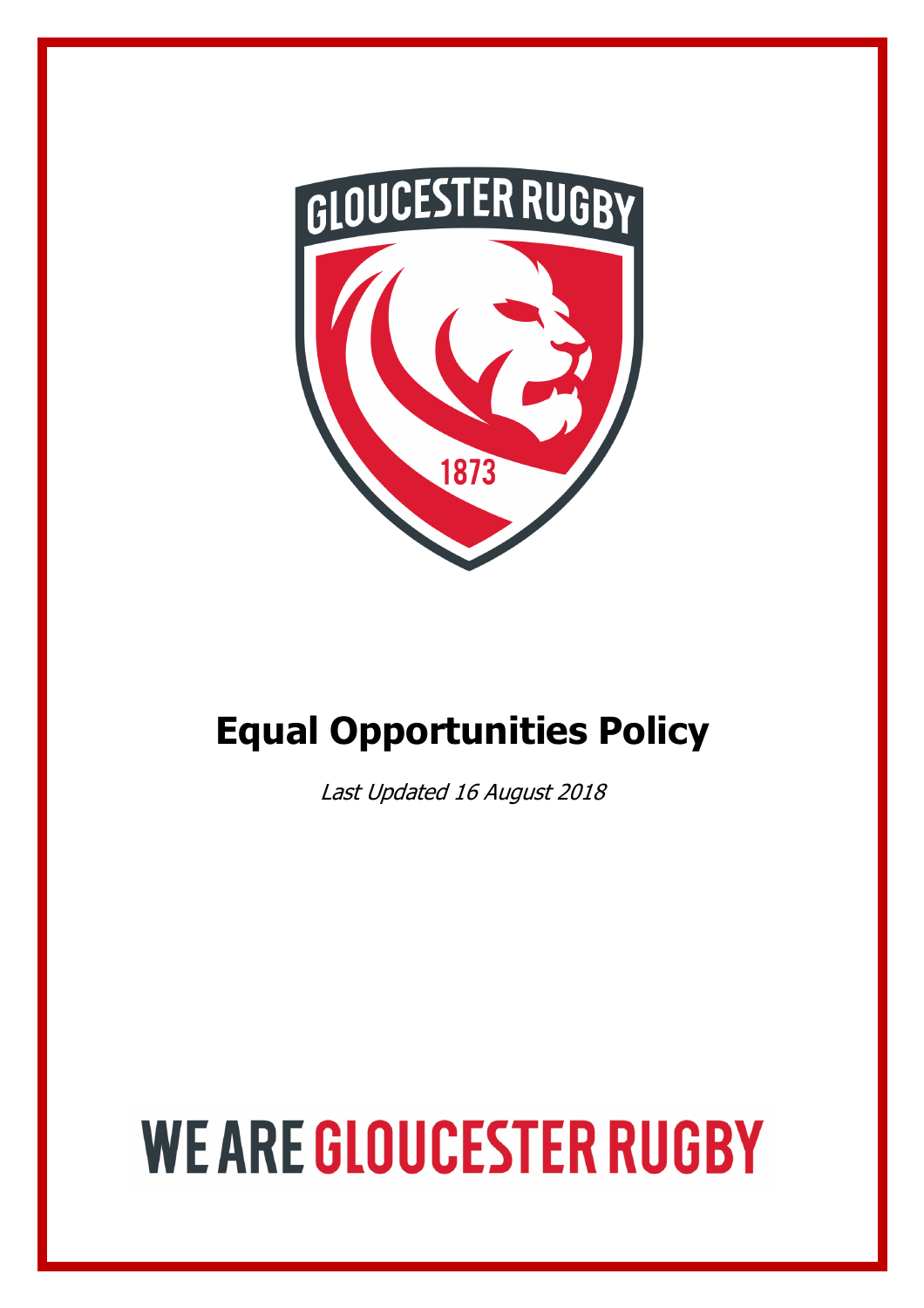As a Club, we do not tolerate discrimination or harassment, and are fully committed to promoting equal treatment for all staff. This policy details our approach to treating all members of Gloucester Rugby equally and fairly. Non compliance with this policy will not be tolerated, and may result in disciplinary action being taken.

## **Equal Opportunities Policy**

### **1.1 Overview**

1.1.1 All employees, consultants, officers, contractors, agency and casual workers are covered by this policy which commits the company to being an equal opportunity employer. It does not form part of the contract you have with us but applies regardless of how long you have been with us.

1.1.2 You should read this policy in conjunction with our policy on harassment and bullying, and our grievance procedure. We reserve the right to amend this policy at any time.

1.1.2 All aspects of employment are covered by this policy. These include, but are not restricted to, the following:

- pay and conditions of employment
- training and continuing professional development
- recruitment processes
- promotion policies
- procedures for appraisals
- procedures for addressing grievances and disciplinary matters
- ending the employment contract
- providing outgoing employees with references
- how visitors are treated
- how clients and suppliers are treated
- how any other business contacts and associates are treated.

#### **1.2 Our equal opportunities commitment and aims**

1.2.1 We will not tolerate discrimination or harassment and are fully committed to promoting equal opportunities in employment. Our staff and anyone applying for a job with the Company will receive fair and equal treatment.

1.2.2 We ensure full access to everyone applying for a vacancy, and decisions concerning transfers and internal promotions are made so far as possible using only objective criteria.

1.2.3 We will never victimise anyone who makes a legitimate complaint if they, or somebody else, is being harassed or discriminated against.

1.2.4 This policy is underpinned by the following further commitments and aims:

- a working environment free from all forms of unlawful discrimination, including victimisation and harassment
- a workforce that is confident of being treated fairly and equally throughout the employment relationship
- a workplace capable of allowing everyone to achieve their highest potential
- a Company-wide understanding of the message promoted by this policy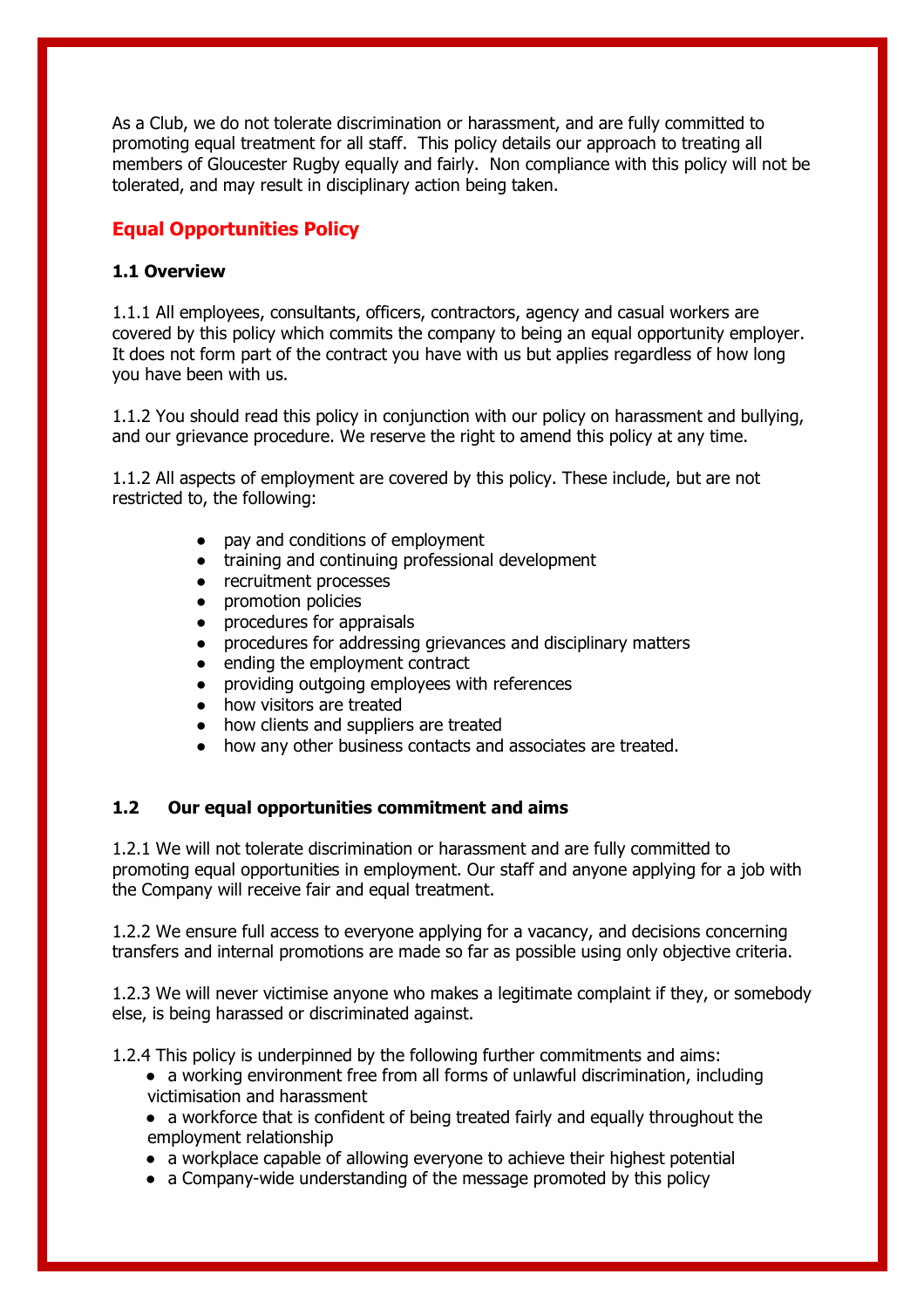• a commitment to ensuring all staff understand their rights and responsibilities under the policy — if you are not sure what we consider acceptable and unacceptable, you should seek clarification from your manager or HR

• a policy of ensuring employment opportunities are open to all qualified candidates so that we recruit from the largest possible pool of available talent and recruit the bestqualified staff

• a commitment to creating a workforce based on ability that also mirrors the multicultural composition of the Company's local community

• a commitment to regularly review this policy and our workplace practices to identify issues and eliminate any unlawful discrimination or other unacceptable behaviour we may find

• a commitment to protecting staff from being victimised or treated less fairly if they make a complaint in good faith under this policy.

#### **1.3 How we define discrimination**

1.3.1 The following list gives you a general description of the types of acts that may both breach this policy and be unlawful. Sometimes actions can be intentional, and sometimes unintentional and we include examples of both types in this list:

> ● when somebody is treated less favourably because of a protected characteristic than somebody else has been  $-$  or would have been  $-$  in identical circumstances, then this is **direct discrimination.** Rejecting a job applicant because of their beliefs would, for example, amount to direct discrimination.

● when a group of people with one of the "protected characteristics" (subject to a couple of exceptions) is put at a disadvantage by something the company applies to all staff, this is **indirect discrimination**

● when a hostile, humiliating, degrading or similarly offensive environment is created in relation to a protected characteristic, this is **harassment.** We also consider it harassment for a worker to be subjected to uninvited conduct related to a protected characteristic that — as an intended or unintended consequence violates their dignity. Name calling, lewd comments, excluding colleagues, making insensitive jokes, and displaying pornographic material are all examples of harassment. We deal in detail with harassment under our separate policy on harassment and bullying

● when a worker has complained about harassment or discrimination, or supported a colleague in their complaint, it is **victimisation** if they are then treated less favourably.

#### 1.3.2 The 'protected characteristics' are:

- age
- race (which includes colour and ethnic/national origin)
- disability
- religion or belief
- aender
- gender reassignment
- pregnancy, maternity or childcare responsibility
- sexual orientation
- marital or civil partner status.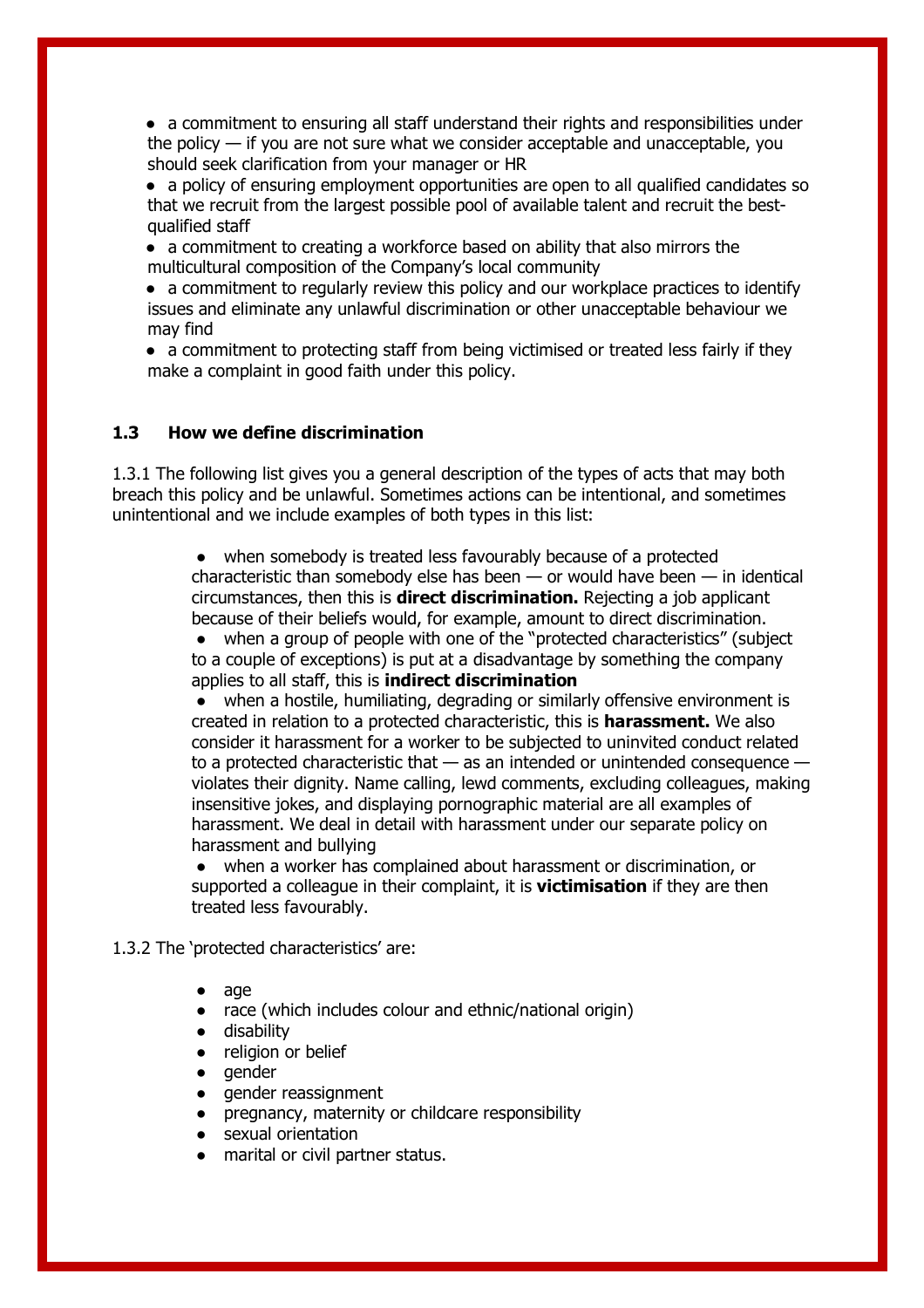1.3.3 There are other actions which are illegal under the equal opportunities legislation, and these are collectively labelled **other acts**. Examples include:

- $\bullet$  instructing another person  $-$  or applying pressure on them  $-$  to discriminate
- knowingly assisting somebody else when they carry out a discriminatory act
- discriminating against somebody believed to have a protected characteristic, whether or not they actually do, or because they associate with a third party who does.

1.3.4 There are practices which, although they appear to breach the aims of this policy, are in fact justifiable on objective and operational grounds. These are called **lawful practices**. If you are not sure whether some aspect of workplace behaviour you have experienced or witnessed is discriminatory or a lawful practice, please ask your manager or HR for clarification.

#### **1.4 How we carry out our responsibilities and duties**

1.4.1 Both management and staff are essential for ensuring the success of this policy and each has their own duties and responsibilities. We all have a legal responsibility to comply, and any of us — management and staff — may be found personally liable for unlawful discrimination if we breach the terms of the policy.

1.4.2 Overall responsibility for the effective implementation and operation of the policy lies with **management**, specifically with the board of directors**.** Everyone working at managerial level is expected to act in full accordance with this policy, lead by example, and attain and maintain appropriate standards of behaviour within the teams they manage.

1.4.3 The ethos and standards covered by this policy can only be achieved and maintained if all **staff** also co-operate fully, and it is important to understand that you also have a legal responsibility to comply. If you breach this policy, you may also make the Company liable for your actions and both of us may have to pay compensation to anyone who claims against us. We accordingly expect you to take personal responsibility for adhering to the policy's aims and commitments and for drawing any breaches to our attention.

1.4.4 We also encourage all staff to take part in promoting equal opportunities across the Company. Please contact your manager or HR if you have any ideas about how we could do this better, or you would like to play a bigger role.

#### **1.5 How we recruit, promote, and make other selections**

1.5.1 We carry out all recruitment, promotion and other types of selection procedures such as for redundancy exercises — on the basis of merit using non-discriminatory and, as far as possible, objective criteria.

1.5.2 Advertisements for vacancies must not include wording that may discourage some groups of people from applying, or stereotype in any way, and they must be placed where they can reach as wide and diverse a pool of potential candidates as possible.

1.5.3 Nobody applying for employment with the Company must be asked about their health or whether they have a disability before a job offer is made, except in very limited situations. It may, for example, be justifiable to ask whether the applicant needs any disability-related measures put in place for the interview, or to check that they are capable